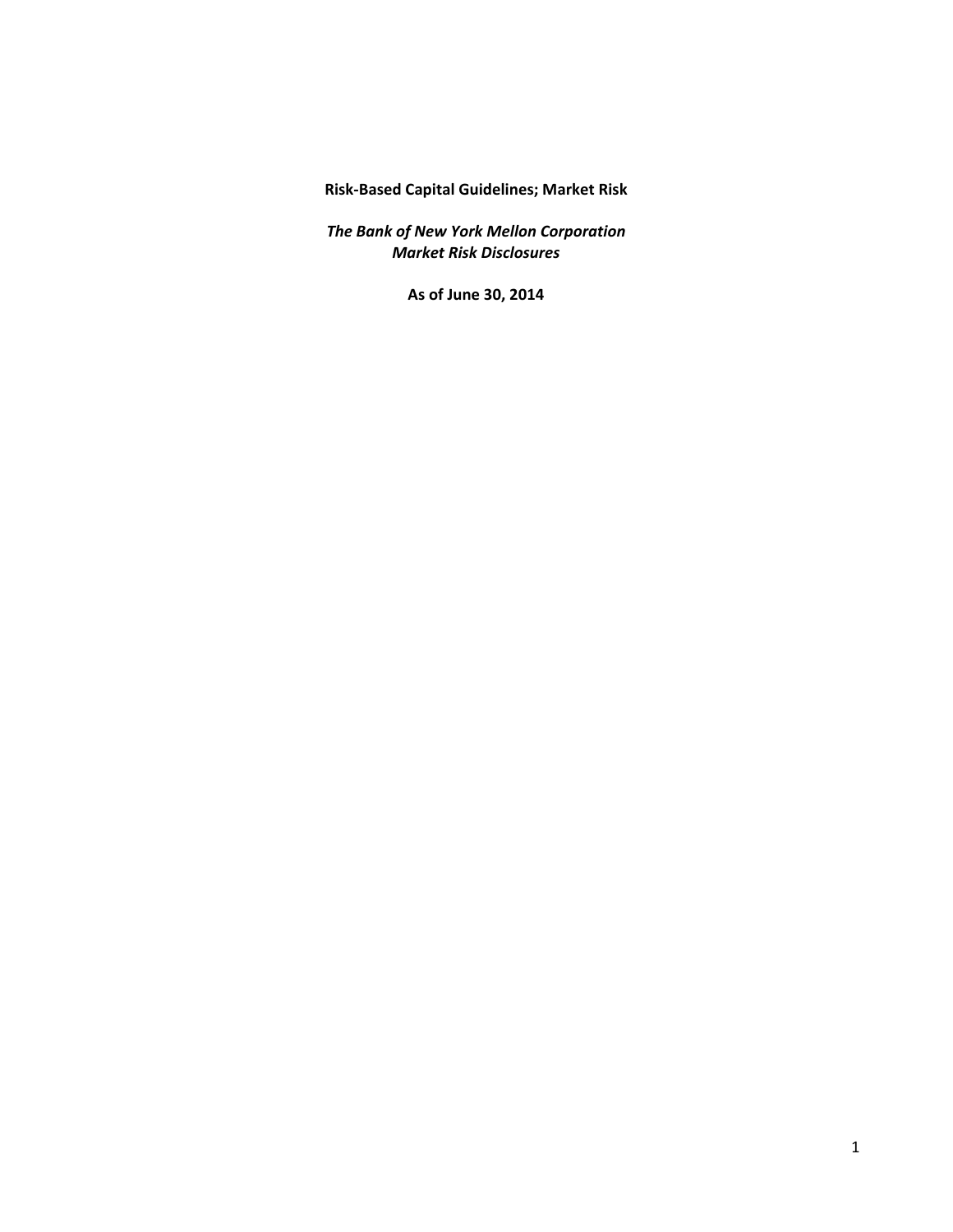# **Basel II.5 Market Risk Quarterly Disclosure**

### *Introduction*

Since January 1, 2013, The Bank of New York Mellon Corporation (the "Company") has operated under the revised risk-based capital guidelines for market risk, referred to as Basel II.5, issued jointly by the Office of the Comptroller of the Currency ("OCC"), Board of Governors of the Federal Reserve System ("FRB"), and Federal Deposit Insurance Corporation ("FDIC"), and published in the Federal Register (Vol. 77, No. 169) on August  $30$ ,  $2012<sup>1</sup>$  (the "Final Market Risk Capital Rule").

The Final Market Risk Capital Rule requires us to make publicly available quantitative disclosures at least quarterly. Specifically, we are required to disclose among other items, certain quantitative information on the following measures as applicable to the Company:

 Value-at-Risk ("VaR") based measures:

VaR is a measure of the dollar amount of potential loss at a specified confidence level from adverse market movements in an ordinary market environment.

 Stressed VaR based measures:

Stressed VaR is a measure of the dollar amount of potential loss at a specified confidence level from adverse market movements in an environment of significant market stress.

 Incremental risk capital ("IRC") requirements:

IRC is a measure of the dollar amount of potential loss from the exposure to default and migration risks for fixed income positions in trading books.

 Comprehensive risk measure ("CRM") capital requirements:

CRM is a measure of the dollar amount of potential loss from the exposure to all price risks in correlation trading portfolios.

The quantitative and qualitative information included in this quarterly disclosure is provided at the Company consolidated level.

## *Covered Positions*

The Final Market Risk Capital Rule requires us to calculate the market risk regulatory capital based on the population of covered positions. Covered positions include all foreign exchange and commodity positions as well as assets and liabilities in our trading book that meet minimum regulatory requirements for inclusion in the market risk regulatory capital.

Due to the regulatory requirements for covered positions, the population of positions included in our regulatory VaR is different from the population of positions in management VaR we disclose in our 10-Q and Annual Reports. Management VaR includes positions subject to internal management VaR limits. The population of covered positions in our regulatory VaR is a subset of the population of positions included in our management VaR.

#### *Securitizations*

As of the end of the second quarter of 2014, BNY Mellon's population of covered positions does not include any positions that meet the definition of a securitization position in the Final Market Risk Capital Rule.

## *Correlation Trading Positions*

During the second quarter of 2014, the Company's population of covered positions did not include any correlation trading positions.

<sup>1</sup> https://www.federalregister.gov/articles/2012/08/30/2 012‐16759/risk‐based‐capital‐guidelines‐market‐risk#h‐ 61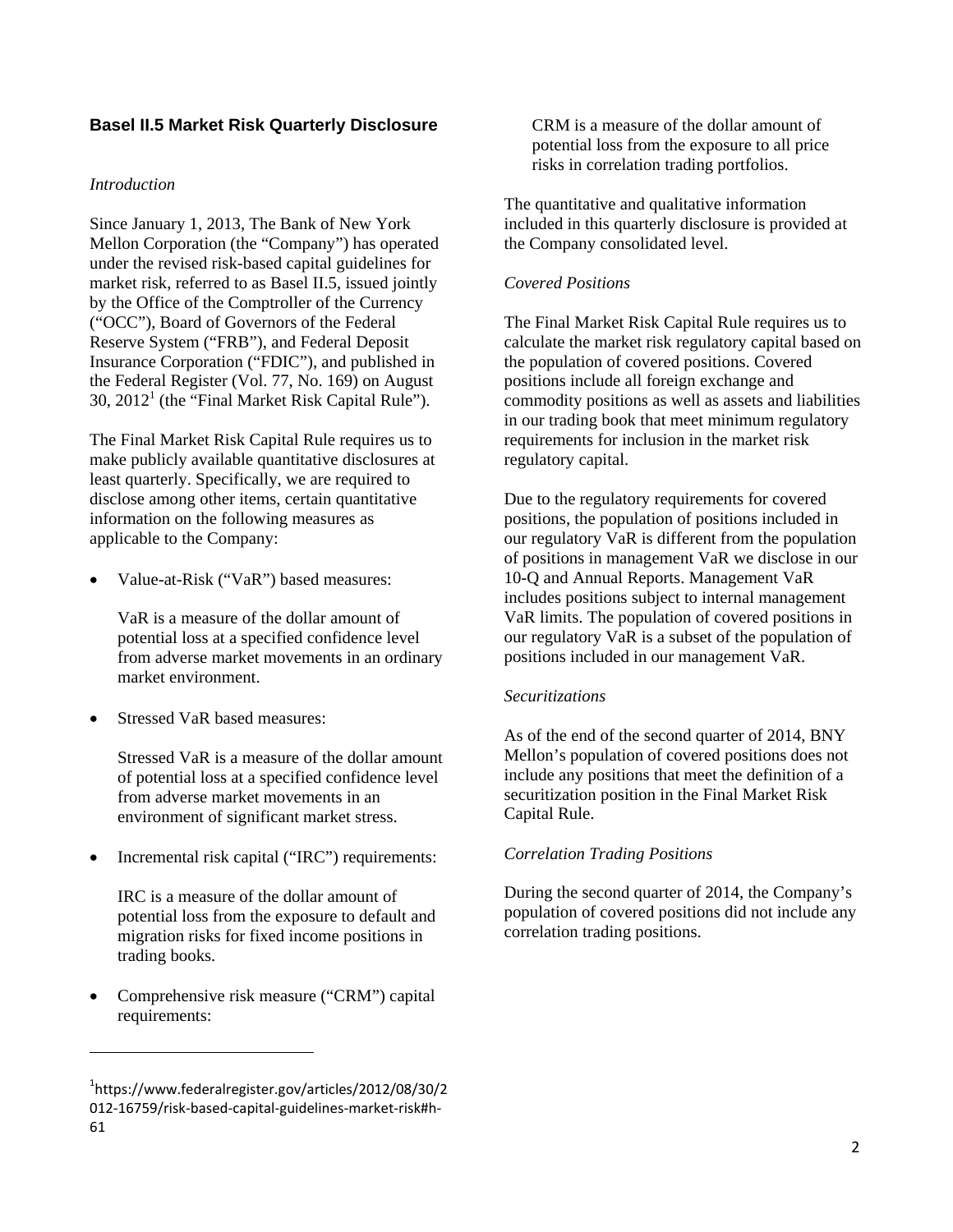#### *Measurement and Monitoring*

The following table summarizes the minimum capital requirement and risk-weighted assets ("RWA") for market risk as of the end of the second quarter of 2014 calculated in accordance with the Final Market Risk Capital Rule.

| <b>Component</b>                  | June 30, 2014 |            |
|-----------------------------------|---------------|------------|
| $(S \in \mathbb{N})$ in millions) | Capital       | <b>RWA</b> |
| VaR                               | \$74.7        | \$933.2    |
| <b>Stressed VaR</b>               | 121.6         | 1.520.5    |
| Specific Risk Standard Charge     | 238.6         | 2.983.1    |
| Total Market Risk Capital and RWA | \$434.9       | \$5,436.8  |

#### *VaR Based Measures*

VaR is a measure of the dollar amount of potential loss at a specified confidence level from adverse market movements in an ordinary market environment. Our VaR methodology is based on a Monte Carlo simulation. The calculation of our regulatory VaR assumes a ten-day holding period, utilizes a 99% confidence level, a 500 day lookback with a weighting scheme, and incorporates the non-linear characteristics of options. The ten-day regulatory VaR is derived by scaling one-day VaR to a ten-day holding period.

The following table indicates the calculated regulatory VaR amounts for the overall portfolio of covered positions as well as separate measures for interest rate, foreign exchange, equity and credit components of VaR for the second quarter of 2014.

| VaR(a)                    | Q2 2014 |        |        |             |
|---------------------------|---------|--------|--------|-------------|
| $(\text{\$ in millions})$ | Mean    | Low    | High   | Jun $30(b)$ |
| Interest rate             | \$26.2  | \$19.7 | \$40.1 | \$21.0      |
| Foreign exchange          | 3.2     | 1.9    | 8.4    | 3.4         |
| Equity                    | 5.3     | 3.8    | 8.9    | 5.5         |
| Credit                    | 0.0     | 0.0    | 0.1    | 0.1         |
| Diversification           | (9.8)   | N/M    | N/M    | (11.2)      |
| Overall portfolio         | \$24.9  | 17.2   | \$38.0 | 18.6        |

*(a) Ten-day, 99% confidence regulatory VaR.* 

*(b) VaR is calculated on last business date of quarter.* 

*N/M* – *Because the minimum and maximum may occur on different days for different risk components, it is not meaningful to compute a portfolio diversification effect.* 

#### *Composition of material portfolios of covered positions*

The interest rate component of VaR represents instruments whose values predominantly vary with the level or volatility of interest rates. These instruments include, but are not limited to: debt securities, mortgage-backed securities, swaps, swaptions, forward rate agreements, exchange traded futures and options, and other interest rate derivative products.

The foreign exchange component of VaR represents instruments whose values predominantly vary with the level or volatility of currency exchange rates or interest rates. These instruments include, but are not limited to: currency balances, spot and forward transactions, currency options, and exchange traded futures and options, and other currency derivative products.

The equity component of VaR is comprised of instruments that represent an ownership interest in the form of domestic and foreign common stock or other equity-linked instruments. These instruments include, but are not limited to: common stock, exchange traded funds, American Depositary Receipts, listed equity options (puts and calls), OTC equity options, equity total return swaps, equity index futures and other equity derivative products.

The diversification component of VaR is the risk reduction benefit that occurs when combining portfolios and offsetting positions, and from the correlated behavior of risk factor movements.

During the second quarter of 2014, interest rate risk generated 76% of average VaR, equity risk generated 15% of average VaR and foreign exchange risk accounted for 9% of average VaR.

### *Stressed VaR Based Measures*

Stressed VaR is a measure of the dollar amount of potential loss at a specified confidence level from adverse market movements in an environment of significant market stress. Stressed VaR uses the same model as our regulatory VaR, but incorporating inputs calibrated to historical data from a continuous one year stress period selected based on empirical studies. The calculation of our regulatory Stressed VaR assumes a ten-day holding period, utilizes a 99% confidence level, a 250 day look-back with a weighting scheme, and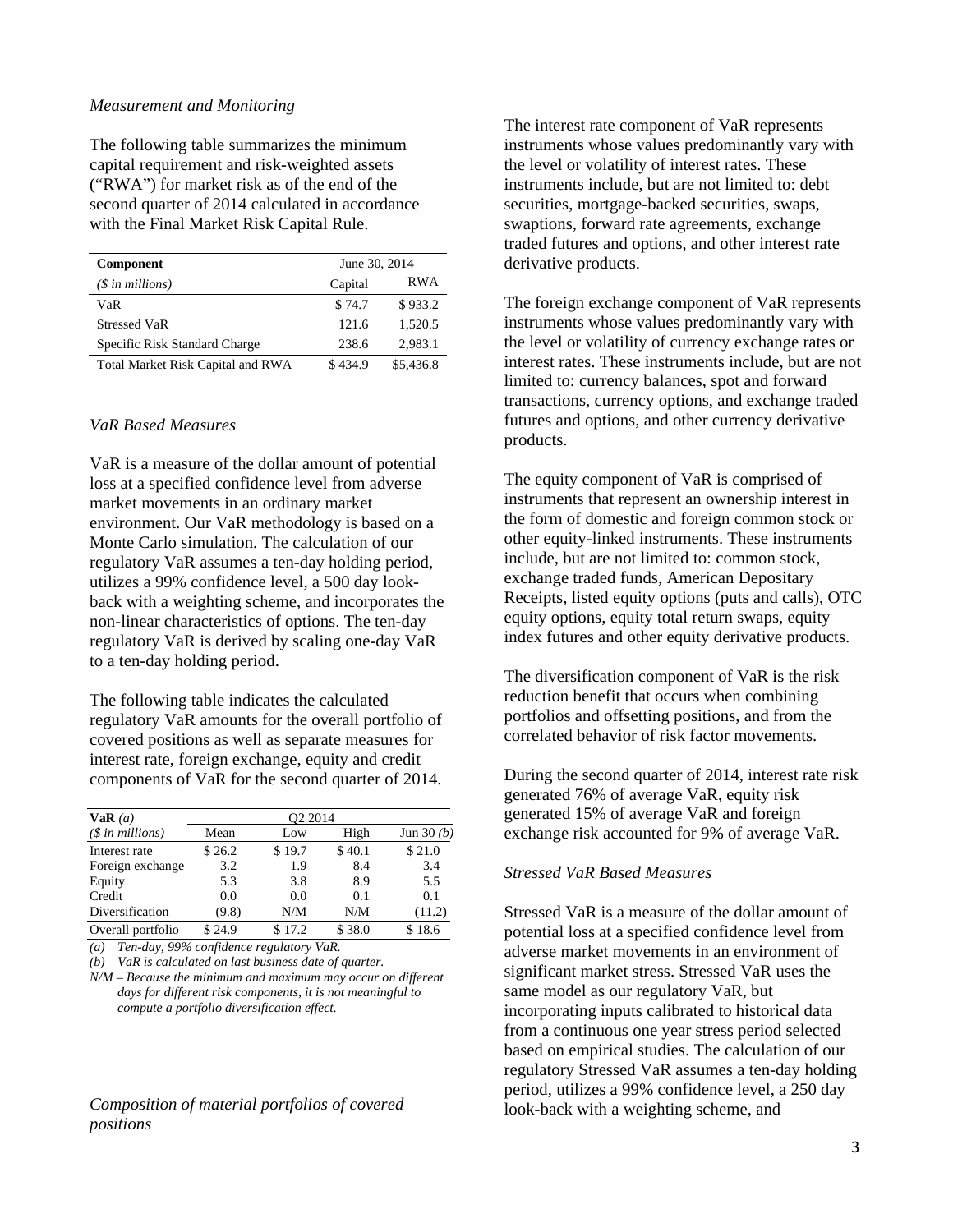incorporates the non-linear characteristics of options. The ten-day regulatory Stressed VaR is derived by scaling one-day Stressed VaR to a tenday holding period.

The following table indicates the calculated regulatory Stressed VaR amounts for the overall portfolio of covered positions as well as separate measures for interest rate, foreign exchange, equity and credit components of Stressed VaR for the second quarter of 2014.

| Stressed VaR $(a)$        | O <sub>2</sub> 2014 |        |        |        |
|---------------------------|---------------------|--------|--------|--------|
| $(\text{\$ in millions})$ | Mean                | Low    | High   | Jun 30 |
| Interest rate             | \$46.9              | \$36.3 | \$61.2 | \$44.9 |
| Foreign exchange          | 6.2                 | 3.6    | 20.5   | 6.0    |
| Equity                    | 9.7                 | 4.7    | 24.6   | 6.3    |
| Credit                    | 0.0                 | 0.0    | 0.1    | 0.0    |
| Diversification           | (22.2)              | N/M    | N/M    | (28.8) |
| Overall portfolio         | \$40.5              | \$28.4 | \$51.8 | \$28.4 |

*(a) Ten-day, 99% confidence regulatory Stressed VAR.* 

*N/M* – *Because the minimum and maximum may occur on different days for different risk components, it is not meaningful to compute a portfolio diversification effect.* 

During the second quarter of 2014, interest rate risk generated 75% of average Stressed VaR, equity risk generated 15% of average Stressed VaR and foreign exchange risk accounted for 10% of average Stressed VaR.

#### *Specific Risk Measures*

Specific risk means the risk of loss on a position that could result from factors other than broad market movements and include event risk, default risk, and idiosyncratic risk. The Final Market Risk Capital Rule requires us to measure the specific risk for debt, equity and securitization positions using either our internal models (e.g., VaR, IRC, CRM) provided our regulators approve the use of these models to measure specific risk, or the standardized measurement method. The following three sections describe our specific risk measures.

## *Specific Risk Standard Charge*

We calculate the specific risk standard charge on a quarterly basis under the standardized measurement method. It measures specific risk pursuant to fixed risk weights, which are prescribed by the Final Market Risk Capital Rule.

#### *IRC Requirements*

The IRC model will not be used for the calculation of our market risk regulatory capital.

#### *CRM Requirements*

The CRM model is not applicable as we do not have correlation trading positions in our population of covered positions.

#### *Regulatory VaR Back-testing*

On a daily basis, we compare one-day 99% regulatory VaR to trading profits and losses excluding fees, commissions, reserves, net interest income, and intraday trading to determine the back test multiplier for VaR and Stressed VaR for purposes of calculating the market risk regulatory capital. This daily back-testing is also done at a subportfolio level and facilitates the assessment of the performance of our VaR model.

During the second quarter of 2014, our daily trading loss excluding fees, commissions, reserves, net interest income, and intraday trading did not exceed our calculated regulatory VaR amount of the overall portfolio of covered positions on any given day.